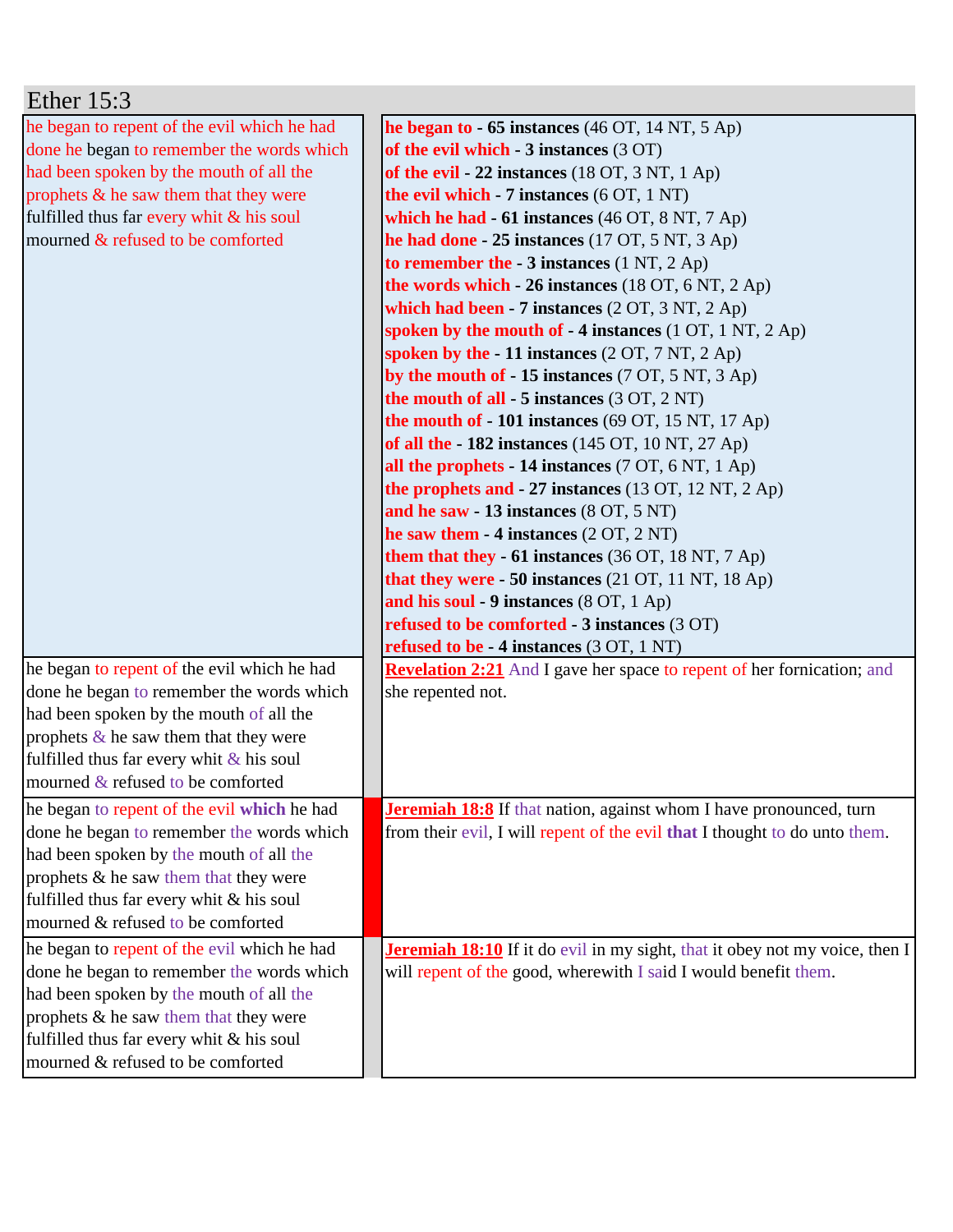| he began to repent of the evil which he had | Jeremiah 26:19 Did Hezekiah king of Judah and all Judah put him at all         |
|---------------------------------------------|--------------------------------------------------------------------------------|
| done he began to remember the words which   | to death? did he not fear the LORD, and besought the LORD, and the             |
| had been spoken by the mouth of all the     | LORD repented him of the evil which he had pronounced against them?            |
| prophets & he saw them that they were       | Thus might we procure great evil against our souls.                            |
| fulfilled thus far every whit $\&$ his soul |                                                                                |
| mourned & refused to be comforted           |                                                                                |
| he began to repent of the evil which he had | <b>Exodus 32:14</b> And the LORD repented of the evil which he thought to      |
| done he began to remember the words which   | do unto his people.                                                            |
| had been spoken by the mouth of all the     |                                                                                |
| prophets $\&$ he saw them that they were    |                                                                                |
| fulfilled thus far every whit & his soul    |                                                                                |
| mourned & refused to be comforted           |                                                                                |
| he began to repent of the evil which he had | 1 Maccabees 10:46 Now when Jonathan and the people heard these                 |
| done he began to remember the words which   | words, they gave no credit unto them, nor received them, because they          |
| had been spoken by the mouth of all the     | remembered the great evil that he had done in Israel; for he had afflicted     |
| prophets $\&$ he saw them that they were    | them very sore.                                                                |
| fulfilled thus far every whit $\&$ his soul |                                                                                |
| mourned & refused to be comforted           |                                                                                |
| he began to repent of the evil which he had | <b>Judges 2:10</b> And also all that generation were gathered unto their       |
| done he began to remember the words which   | fathers: and there arose another generation after them, which knew not         |
| had been spoken by the mouth of all the     | the LORD, nor yet the works which he had done for Israel.                      |
| prophets & he saw them that they were       |                                                                                |
| fulfilled thus far every whit $&$ his soul  |                                                                                |
| mourned & refused to be comforted           |                                                                                |
| he began to repent of the evil which he had | 1 Kings 15:3 And he walked in all the sins of his father, which he had         |
| done he began to remember the words which   | done before him: and his heart was not perfect with the LORD his God,          |
| had been spoken by the mouth of all the     | as the heart of David his father.                                              |
| prophets $\&$ he saw them that they were    |                                                                                |
| fulfilled thus far every whit & his soul    |                                                                                |
| mourned & refused to be comforted           |                                                                                |
| he began to repent of the evil which he had | <b>Ezekiel 18:22</b> All his transgressions that he hath committed, they shall |
| done he began to remember the words which   | not be mentioned unto him: in his righteousness that he hath done he           |
| had been spoken by the mouth of all the     | shall live.                                                                    |
| prophets & he saw them that they were       |                                                                                |
| fulfilled thus far every whit & his soul    |                                                                                |
| mourned & refused to be comforted           |                                                                                |
| he began to repent of the evil which he had | 2 Kings 15:9 And he did that which was evil in the sight of the LORD,          |
| done he began to remember the words which   | as his fathers had done: he departed not from the sins of Jeroboam the         |
| had been spoken by the mouth of all the     | son of Nebat, who made Israel to sin.                                          |
| prophets $\&$ he saw them that they were    |                                                                                |
| fulfilled thus far every whit & his soul    |                                                                                |
| mourned & refused to be comforted           |                                                                                |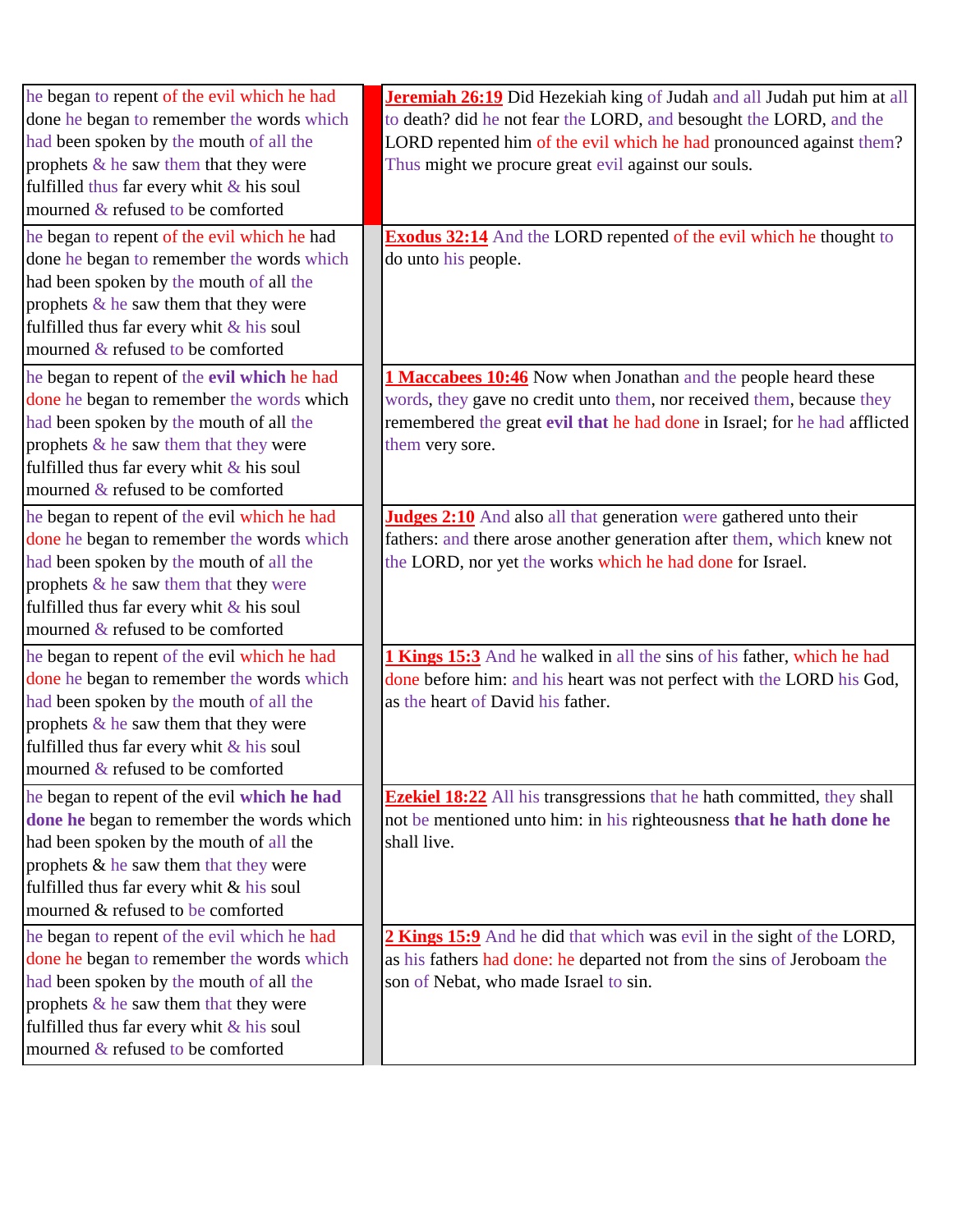| he began to repent of the evil which he had  | Judith 14:10 And when Achior had seen all that the God of Israel had          |
|----------------------------------------------|-------------------------------------------------------------------------------|
| done he began to remember the words which    | done, he believed in God greatly, and circumcised the flesh of his            |
| had been spoken by the mouth of all the      | foreskin, and was joined unto the house of Israel unto this day.              |
| prophets $\&$ he saw them that they were     |                                                                               |
| fulfilled thus far every whit & his soul     |                                                                               |
| mourned & refused to be comforted            |                                                                               |
| he began to repent of the evil which he had  | Acts 20:35 I have shewed you all things, how that so labouring ye ought       |
| done he began to remember the words which    | to support the weak, and to remember the words of the Lord Jesus, how         |
| had been spoken by the mouth of all the      | he said, It is more blessed to give than to receive.                          |
| prophets $\&$ he saw them that they were     |                                                                               |
| fulfilled thus far every whit $\&$ his soul  |                                                                               |
| mourned & refused to be comforted            |                                                                               |
| he began to repent of the evil which he had  | Joshua 1:13 Remember the word which Moses the servant of the                  |
| done he began to remember the words          | LORD commanded you, saying, The LORD your God hath given you                  |
| which had been spoken by the mouth of all    | rest, and hath given you this land.                                           |
| the prophets $\&$ he saw them that they were |                                                                               |
| fulfilled thus far every whit $\&$ his soul  |                                                                               |
| mourned & refused to be comforted            |                                                                               |
| he began to repent of the evil which he had  | <b>John 15:20 Remember the word that I said unto you, The servant is</b>      |
| done he began to remember the words          | not greater than his lord. If they have persecuted me, they will also         |
| which had been spoken by the mouth of all    | persecute you; if they have kept my saying, they will keep yours also.        |
| the prophets & he saw them that they were    |                                                                               |
| fulfilled thus far every whit & his soul     |                                                                               |
| mourned & refused to be comforted            |                                                                               |
| he began to repent of the evil which he had  | Acts 3:21 Whom the heaven must receive until the times of restitution of      |
| done he began to remember the words which    | all things, which God hath spoken by the mouth of all his holy prophets       |
| had been spoken by the mouth of all the      | since the world began.                                                        |
| prophets & he saw them that they were        |                                                                               |
| fulfilled thus far every whit & his soul     |                                                                               |
| mourned & refused to be comforted            |                                                                               |
| he began to repent of the evil which he had  | Acts 3:18 But those things, which God before had shewed by the mouth          |
| done he began to remember the words which    | of all his prophets, that Christ should suffer, he hath so fulfilled.         |
| had been spoken by the mouth of all the      |                                                                               |
| prophets $\&$ he saw them that they were     |                                                                               |
| fulfilled thus far every whit & his soul     |                                                                               |
| mourned & refused to be comforted            |                                                                               |
| he began to repent of the evil which he had  | <b>Luke 11:50</b> That the blood of all the prophets, which was shed from the |
| done he began to remember the words which    | foundation of the world, may be required of this generation;                  |
| had been spoken by the mouth of all the      |                                                                               |
| prophets & he saw them that they were        |                                                                               |
| fulfilled thus far every whit & his soul     |                                                                               |
| mourned & refused to be comforted            |                                                                               |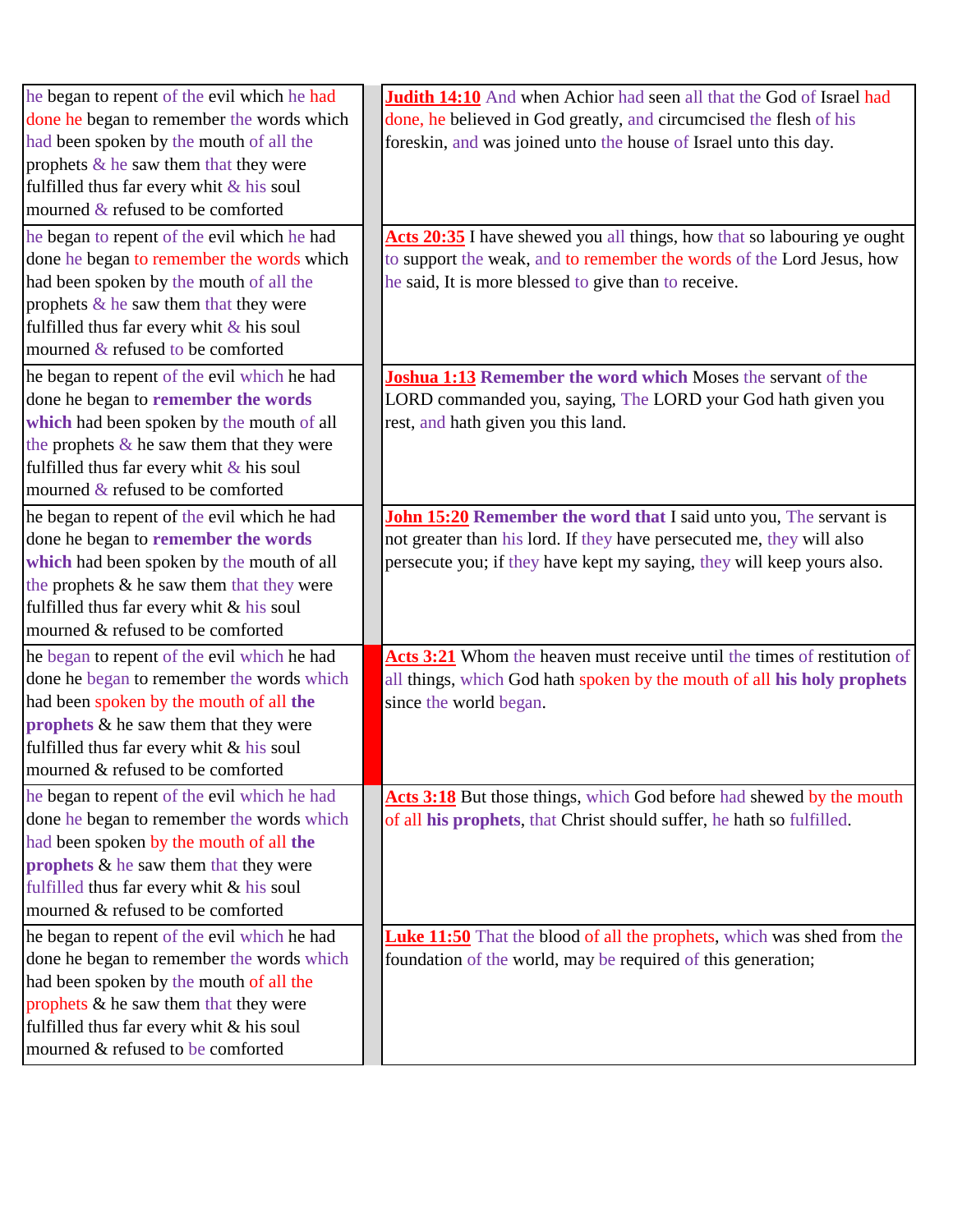| he began to repent of the evil which he had                                   | 2 Esdras 12:42 For of all the prophets thou only art left us, as a cluster    |
|-------------------------------------------------------------------------------|-------------------------------------------------------------------------------|
| done he began to remember the words which                                     | of the vintage, and as a candle in a dark place, and as a haven or ship       |
| had been spoken by the mouth of all the                                       | preserved from the tempest.                                                   |
| prophets $\&$ he saw them that they were                                      |                                                                               |
| fulfilled thus far every whit $&$ his soul                                    |                                                                               |
| mourned $&$ refused to be comforted                                           |                                                                               |
| he began to repent of the evil which he had                                   | 2 Kings 17:13 Yet the LORD testified against Israel, and against Judah,       |
| done he began to remember the words which                                     | by all the prophets, and by all the seers, saying, Turn ye from your evil     |
| had been spoken by the mouth of all the                                       | ways, and keep my commandments and my statutes, according to all the          |
| prophets $\&$ he saw them that they were                                      | law which I commanded your fathers, and which I sent to you by my             |
| fulfilled thus far every whit $\&$ his soul                                   | servants the prophets.                                                        |
| mourned & refused to be comforted                                             |                                                                               |
| he began to repent of the evil which he had                                   | Matthew 11:13 For all the prophets and the law prophesied until John.         |
| done he began to remember the words which                                     |                                                                               |
| had been spoken by the mouth of all the                                       |                                                                               |
| prophets $\&$ he saw them that they were                                      |                                                                               |
| fulfilled thus far every whit & his soul                                      |                                                                               |
| mourned & refused to be comforted                                             |                                                                               |
| he began to repent of the evil which he had                                   | 2 Samuel 12:25 And he sent by the hand of Nathan the prophet; and he          |
| done he began to remember the words which                                     | called his name Jedidiah, because of the LORD.                                |
| had been spoken by the mouth of all the                                       |                                                                               |
| prophets & he saw them that they were                                         |                                                                               |
| fulfilled thus far every whit $&$ his soul                                    |                                                                               |
| mourned & refused to be comforted                                             |                                                                               |
|                                                                               |                                                                               |
| he began to repent of the evil which he had                                   | 1 Kings 22:22 And the LORD said unto him, Wherewith? And he said, I           |
| done he began to remember the words which                                     | will go forth, and I will be a lying spirit in the mouth of all his prophets. |
| had been spoken by the mouth of all the                                       | And he said, Thou shalt persuade him, and prevail also: go forth, and do      |
| prophets $\&$ he saw them that they were                                      | SO.                                                                           |
| fulfilled thus far every whit & his soul<br>mourned & refused to be comforted |                                                                               |
|                                                                               |                                                                               |
| he began to repent of the evil which he had                                   | Mark 6:48 And he saw them toiling in rowing; for the wind was                 |
| done he began to remember the words which                                     | contrary unto them: and about the fourth watch of the night he cometh         |
| had been spoken by the mouth of all the                                       | unto them, walking upon the sea, and would have passed by them.               |
| prophets $\&$ he saw them that they were                                      |                                                                               |
| fulfilled thus far every whit $\&$ his soul                                   |                                                                               |
| mourned $&$ refused to be comforted                                           |                                                                               |
| he began to repent of the evil which he had                                   | <b>Psalm 18:38</b> I have wounded them that they were not able to rise: they  |
| done he began to remember the words which                                     | are fallen under my feet.                                                     |
| had been spoken by the mouth of all the                                       |                                                                               |
| prophets & he saw them that they were                                         |                                                                               |
| fulfilled thus far every whit & his soul                                      |                                                                               |
| mourned & refused to be comforted                                             |                                                                               |